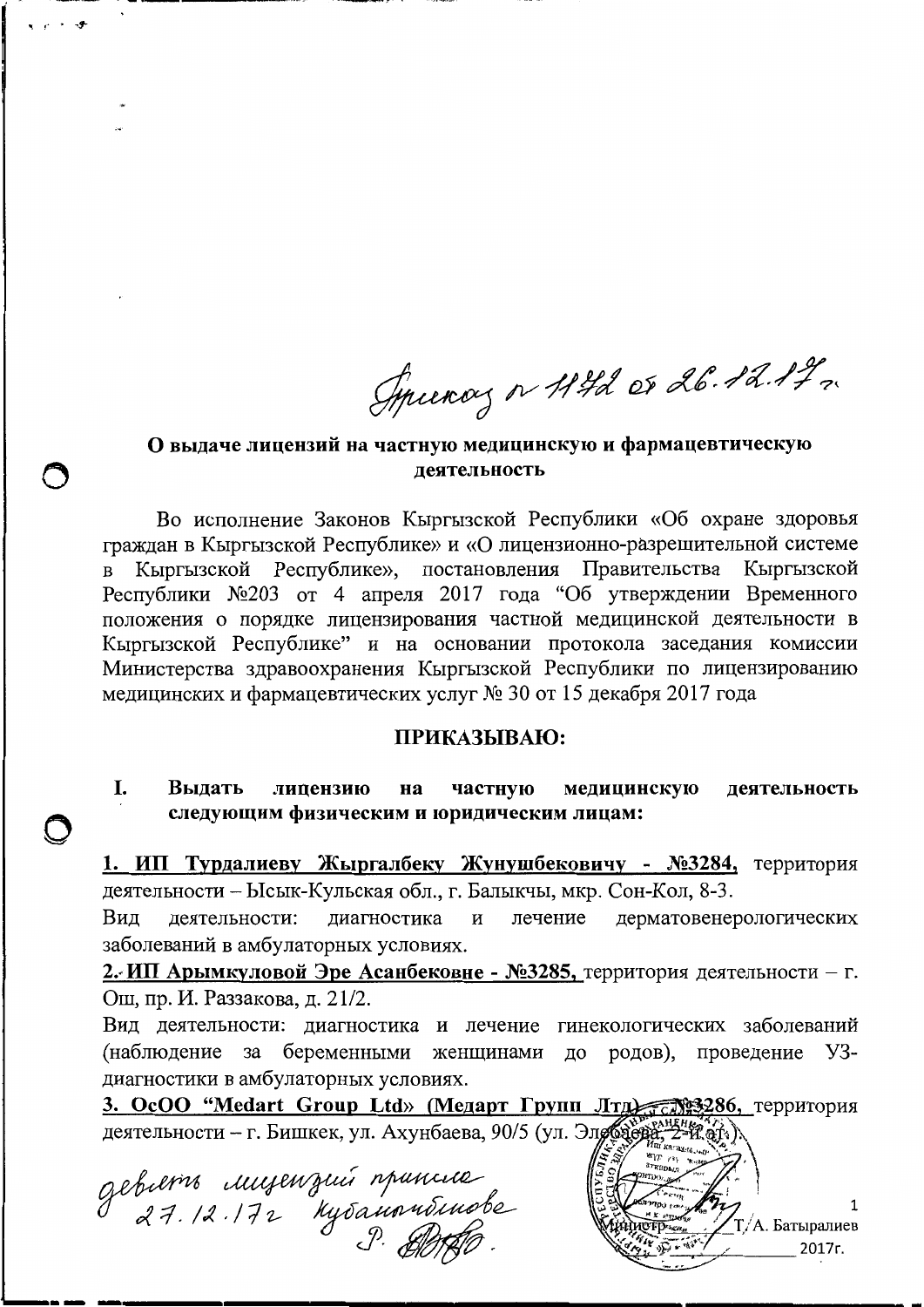проведение функциональной и УЗ-диагностики Вил деятельности:  $\overline{B}$ амбулаторных условиях.

4. ОсОО "Медикал Кей-Джи" - №3287, территория деятельности - г. Бишкек, ул. Ахунбаева, 92 (НЦО).

Вид деятельности: диагностика и лечение кардиологических заболеваний, проведение УЗ-диагностики в амбулаторных условиях.

5. ОсОО "Многопрофильная клиника лазерных технологий "ЛАЗМИК" -№3288, территория деятельности - г. Бишкек, пр. Ч. Айтматова, 20.

Вид деятельности: диагностика и лечение терапевтических заболеваний в амбулаторных и условиях дневного стационара (на 3 койки).

6. ОсОО "Юникомпани" - №3289, территория деятельности - г. Бишкек, ул. Ч. Айтматова, 299/4.

Вид деятельности: диагностика и лечение нефрологических заболеваний (проведение гемодиализа на 4 аппарата 15 диализных коек) в амбулаторных условиях.

7. ОсОО "Медицинский центр Доктора Громовой" - №3290, территория деятельности - г. Бишкек, ул. Тыныстанова, 160а, ул. Суеркулова 16/1.

Вид деятельности: диагностика и лечение урологических, гинекологических заболеваний (наблюдение за беременными женщинами до родов), проведение кольпоскопии. **y3-** $\overline{M}$ лабораторной диагностики (цитологической И амбулаторных условиях, с правом выдачи листов гистохимической) в нетрудоспособности.

## II. Выдать лицензию на фармацевтическую деятельность следующим юридическим лицам:

1. ИП Шерматовой Бегимкан Самиевне-5131, территория деятельности КР,

- Ошская обл., г. Ноокат, ул. С.Алимбаева, б-н (аптека).

Вид деятельности: реализация лекарственных средств.

2. ОсОО «Дениз медикал»-5132, территория деятельности КР,

- г. Бишкек, ул. Шабдан-Баатыра, д.2-31, д.2-31-Д-20 (аптечный склад для ограниченного ассортимента).

Вид деятельности: реализация лекарственных средств.

## III. Внести в Перечень заявленные аптечные учреждения:

1. ОсОО «Амина фарм», территория деятельности КР,

- Ошская обл., г. Ноокат, ул. Ленина, б-н (аптечный пункт);

- Ошская обл., г. Ноокат, ул. Калинина, б-н (аптечный пункт);

- Баткенская обл., Кадамжайский р-н, с/у Учкоргон, с **У ЧКОРГОН** (аптечный пункт);